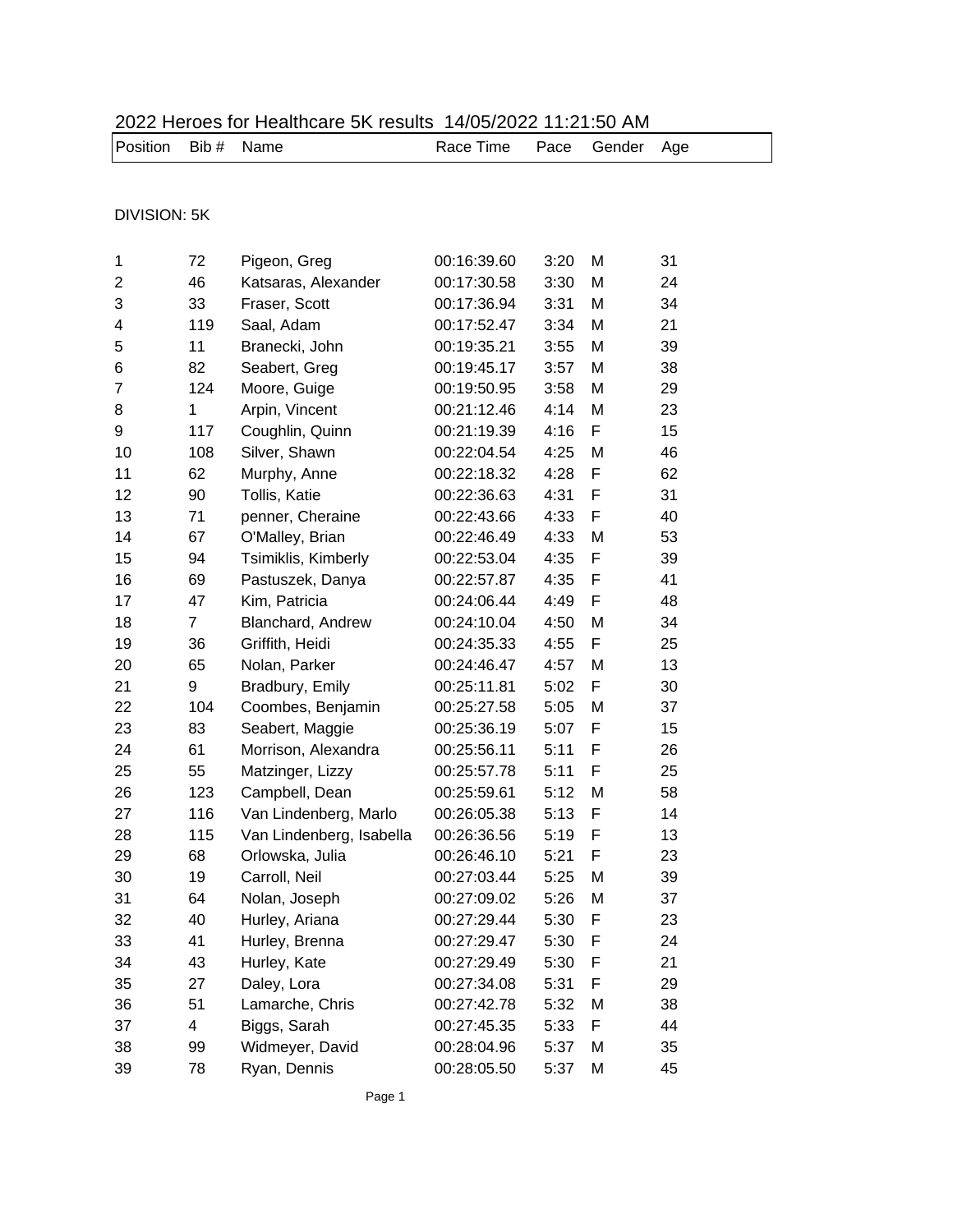| Position | Bib #          | $2022 + 101000 + 01 + 10010 + 00100 + 10000 + 11000 + 2022 + 112 + 1011 + 1011$<br>Name | Race Time   | Pace | Gender | Age |
|----------|----------------|-----------------------------------------------------------------------------------------|-------------|------|--------|-----|
| 40       | 81             | Scott, Cameron                                                                          | 00:28:11.52 | 5:38 | M      | 38  |
| 41       | 109            | Goulard, Madison                                                                        | 00:28:43.90 | 5:45 | F      | 15  |
| 42       | 34             | Garretto, Anthony                                                                       | 00:28:45.91 | 5:45 | M      | 37  |
| 43       | 20             | Caughey, lan                                                                            | 00:28:58.15 | 5:48 | M      | 43  |
| 44       | 86             | x, x                                                                                    | 00:29:03.62 | 5:49 | M      | 99  |
| 45       | 84             | Selle, Terri                                                                            | 00:29:05.35 | 5:49 | F      | 43  |
| 46       | 80             | Doran, Caroline                                                                         | 00:29:05.71 | 5:49 | F      | 44  |
| 47       | 110            | Bradley, Grace                                                                          | 00:29:06.86 | 5:49 | F      | 19  |
| 48       | 10             | Bradley, Matt                                                                           | 00:29:17.44 | 5:51 | M      | 59  |
| 49       | 125            | Moore, Wyatt                                                                            | 00:29:23.09 | 5:53 | M      | 28  |
| 50       | 77             | Rousselle, Jennifer                                                                     | 00:29:32.73 | 5:54 | F      | 49  |
| 51       | 22             | Coates, Kelly                                                                           | 00:29:37.84 | 5:55 | F      | 39  |
| 52       | 113            | Johnson, Laurie                                                                         | 00:30:32.80 | 6:06 | F      | 50  |
| 53       | 66             | Nolan, Cole                                                                             | 00:30:45.06 | 6:09 | M      | 11  |
| 54       | 17             | Campbell, Catriona                                                                      | 00:30:45.47 | 6:09 | F      | 24  |
| 55       | 39             | Heieck, Amanda                                                                          | 00:30:45.71 | 6:09 | F      | 36  |
| 56       | 25             | Coombes, Lindsay                                                                        | 00:30:47.25 | 6:09 | F      | 34  |
| 57       | 122            | McLaughlin, Jenny                                                                       | 00:30:47.40 | 6:09 | F      | 40  |
| 58       | 44             | Hurley, Thomas                                                                          | 00:30:52.75 | 6:10 | M      | 52  |
| 59       | 102            | Hurley, Charles                                                                         | 00:30:53.05 | 6:11 | M      | 19  |
| 60       | 91             | Tomasini, Michelle                                                                      | 00:30:55.04 | 6:11 | F      | 53  |
| 61       | 105            | Yashinskie, Erika                                                                       | 00:31:27.89 | 6:17 | F      | 33  |
| 62       | 56             | Mccauley, Lori                                                                          | 00:31:49.88 | 6:22 | F      | 50  |
| 63       | 45             | Jones, Abby                                                                             | 00:31:50.81 | 6:22 | F      | 39  |
| 64       | 101            | Wood, Steve                                                                             | 00:31:52.51 | 6:22 | M      | 54  |
| 65       | 76             | Prince, Mary                                                                            | 00:32:10.14 | 6:26 | F      | 50  |
| 66       | 24             | Coombes, George                                                                         | 00:33:23.30 | 6:41 | M      | 70  |
| 67       | 63             | Newman, Paul                                                                            | 00:33:51.13 | 6:46 | M      | 59  |
| 68       | 98             | Warren, Nancy                                                                           | 00:35:44.50 | 7:09 | F      | 57  |
| 69       | 48             | Kinghorn, Lauren                                                                        | 00:35:56.34 | 7:11 | F      | 37  |
| 70       | 92             | x, x                                                                                    | 00:36:03.28 | 7:13 | M      | 99  |
| 71       | 21             | Clouthier, Beverly                                                                      | 00:36:05.30 | 7:13 | F      | 68  |
| 72       | 118            | Van Lindenberg, Kim                                                                     | 00:36:32.17 | 7:18 | F      | 43  |
| 73       | 97             | Warren, George                                                                          | 00:38:47.64 | 7:45 | M      | 61  |
| 74       | 26             | Curry, Josi                                                                             | 00:39:00.04 | 7:48 | F      | 59  |
| 75       | $\overline{c}$ | Barakengera, Nicole                                                                     | 00:39:57.66 | 7:59 | F      | 31  |
| 76       | 16             | Burger, Simone                                                                          | 00:40:22.13 | 8:04 | F      | 64  |
| 77       | 106            | Baran, Randy                                                                            | 00:40:48.11 | 8:10 | М      | 64  |
| 78       | 111            | Nadeau, Samm                                                                            | 00:41:03.89 | 8:13 | F      | 45  |
| 79       | 120            | x, x                                                                                    | 00:41:04.98 | 8:13 | М      | 99  |
| 80       | 121            | Minns, Marianne                                                                         | 00:41:05.28 | 8:13 | F      | 54  |
| 81       | 93             | Tsimiklis, Alexa                                                                        | 00:41:18.18 | 8:16 | F      | 8   |
| 82       | 79             | Sauer, Ron                                                                              | 00:41:18.67 | 8:16 | М      | 59  |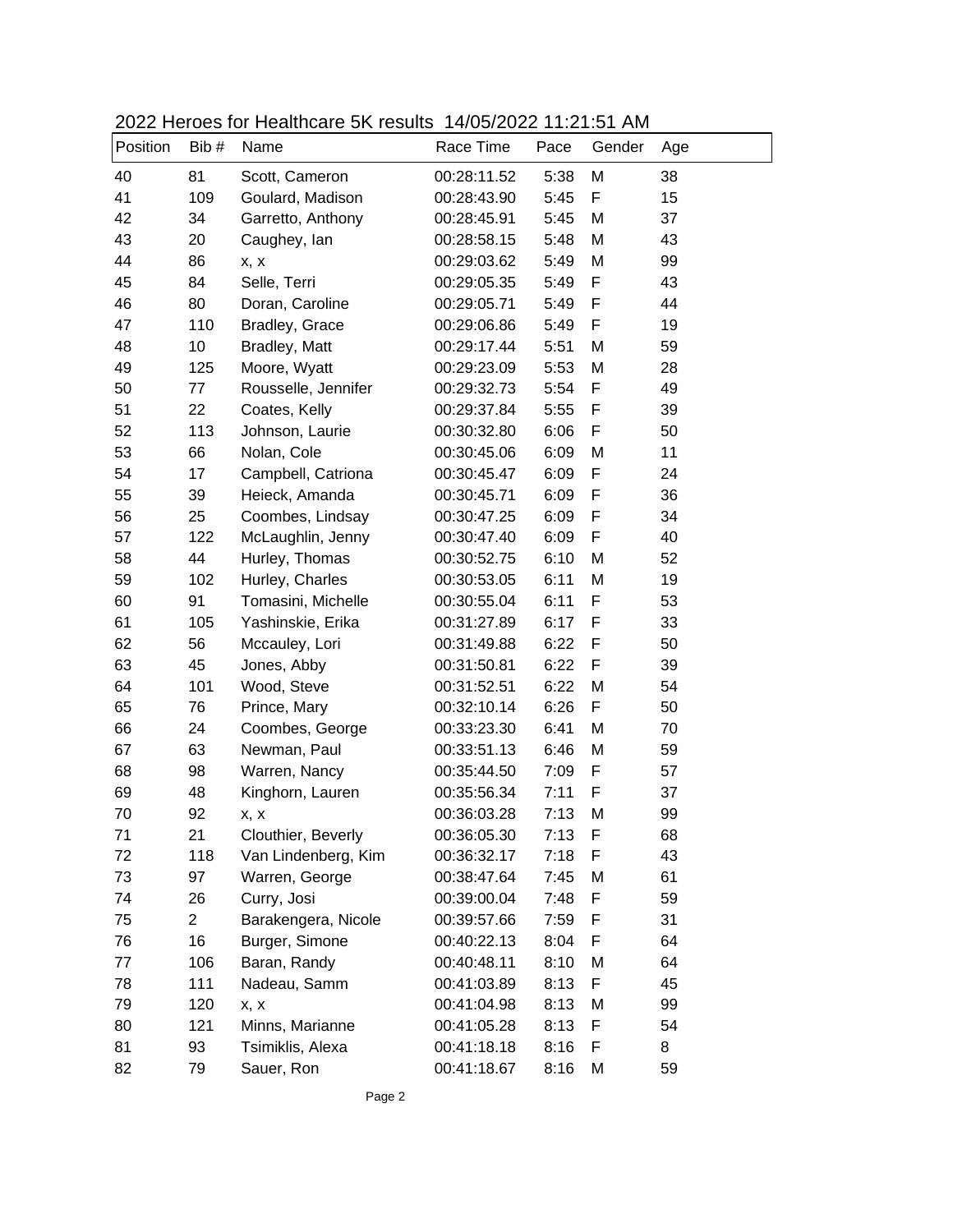| Position | Bib # | Name                | Race Time   | Pace  | Gender | Age          |
|----------|-------|---------------------|-------------|-------|--------|--------------|
| 83       | 95    | Tsimiklis, Stavros  | 00:41:18.99 | 8:16  | M      | 39           |
| 84       | 32    | Elliot, Kayla       | 00:41:26.51 | 8:17  | F      | 19           |
| 85       | 42    | Hurley, Grant       | 00:41:26.56 | 8:17  | M      | 19           |
| 86       | 50    | x, x                | 00:42:32.61 | 8:30  | M      | 99           |
| 87       | 114   | Boudreau, Leah      | 00:42:56.61 | 8:35  | F      | 12           |
| 88       | 127   | Boudreau, Rick      | 00:43:07.61 | 8:37  | M      | 41           |
| 89       | 126   | Tsimiklis, Christos | 00:43:18.61 | 8:40  | M      | 10           |
| 90       | 14    | Browne, Ashley      | 00:43:37.61 | 8:43  | F      | 38           |
| 91       | 112   | Pacani, Justin      | 00:44:06.61 | 8:49  | M      | 49           |
| 92       | 35    | x, x                | 00:49:40.61 | 9:56  | M      | 99           |
| 93       | 107   | x, x                | 00:49:40.61 | 9:56  | M      | 99           |
| 94       | 103   | Hatem, Ralph        | 00:52:32.61 | 10:30 | M      | 30           |
| 95       | 59    | X, X                | 00:52:37.61 | 10:31 | M      | 99           |
| 96       | 31    | Dupuis, Brent       | 00:54:37.61 | 10:55 | M      | 51           |
| 97       | 6     | Blackmore, Mike     | 00:54:39.61 | 10:56 | M      | 56           |
| 98       | 87    | Stefanski, Lucas    | 00:56:45.61 | 11:21 | М      | $\mathbf{1}$ |
| 99       | 89    | Stefanski, Pawel    | 00:56:46.61 | 11:21 | M      | 36           |
| 100      | 30    | Dunbar, Amy         | 00:56:53.61 | 11:23 | F      | 29           |
| 101      | 88    | Stefanski, Marcey   | 00:56:55.61 | 11:23 | F      | 37           |
| 102      | 13    | Brohart, Mike       | 00:57:11.61 | 11:26 | M      | 39           |
| 103      | 12    | Brohart, Katie      | 00:57:15.61 | 11:27 | F      | 39           |
| 104      | 57    | x, x                | 00:57:39.61 | 11:32 | M      | 99           |
| 105      | 58    | x, x                | 00:57:40.61 | 11:32 | М      | 99           |
| 106      | 29    | Denault, Lynn       | 00:57:40.61 | 11:32 | F      | 45           |
| 107      | 73    | x, Jayne            | 00:58:19.61 | 11:40 | F      | 99           |
| 108      | 100   | x, x                | 01:01:26.63 | 12:17 | M      | 99           |
| 109      | 74    | x, x                | 01:01:27.53 | 12:17 | M      | 99           |
| 110      | 85    | x, x                | 01:01:28.08 | 12:18 | M      | 99           |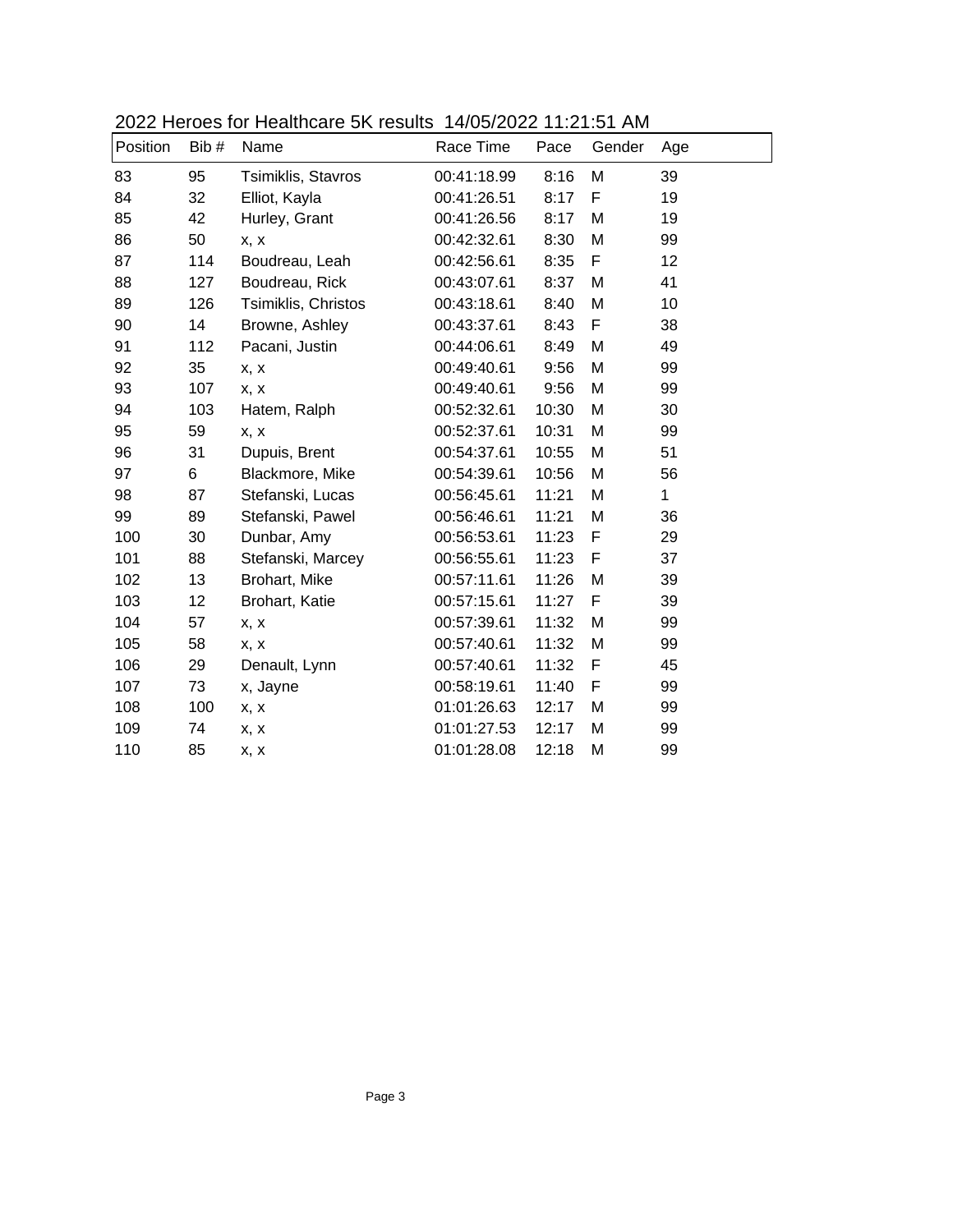| 2022 Heroes for Healthcare 5K results 14/05/2022 11:21:52 AM |  |
|--------------------------------------------------------------|--|
|--------------------------------------------------------------|--|

Position Bib # Name **Race Time Pace Gender Age**